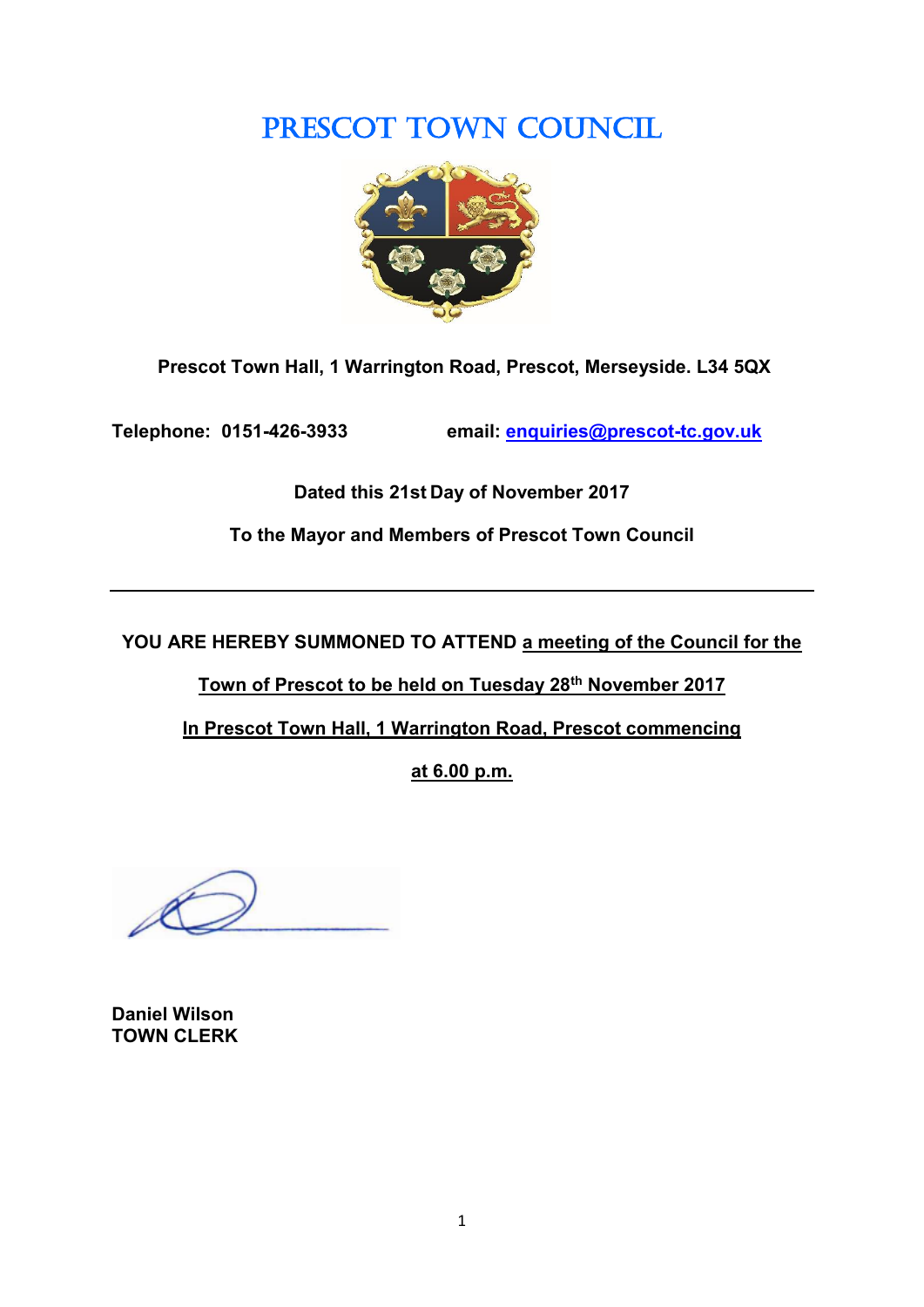# **A G E N D A**

**1. TO RECEIVE APOLOGIES** Verbal

# **2. PUBLIC OPEN FORUM** Verbal

To provide members of the public with the opportunity to ask questions of the Council.

# **3. DECLARATIONS OF INTEREST** Verbal

*In accordance with Standing Order 4 g ii, members are invited to indicate any interests they may have in relation to items on the agenda for the meeting.*

# **4. MINUTES OF THE PREVIOUS COUNCIL MEETING** Pages (4-8)

To **APPROVE AND SIGN** the Minutes of the Meeting of the Town Council held on Tuesday 31 October 2017 as a true and accurate record of the business transacted.

# **5. MINUTES OF THE COUNCIL COMMITTEE MEETINGS** Pages (9-15)

To **NOTE** the minutes of the following Committee meetings:

- Events Committee  $11<sup>th</sup>$  October 2017
- Finance and General Purpose Committee 13<sup>th</sup> October 2017
- Human Resources Committee 13<sup>th</sup> October 2017

#### **6. ANNOUNCEMENTS FROM THE LEADER** Verbal

To receive announcements from the Leader of the Council.

# **FOR INFORMATION AND TO RECEIVE QUESTIONS FROM MEMBERS**

# **7. ANNOUNCEMENTS FROM THE TOWN CLERK** Verbal

To receive announcements from the Town Clerk.

# **FOR INFORMATION AND TO RECEIVE QUESTIONS FROM MEMBERS**

#### **8. REPORTS AND PRESENTATIONS FROM REPRESENTATIVES AT CONFERENCES OR OUTSIDE BODIES.**

To receive reports and presentations from representatives at conferences or outside bodies.